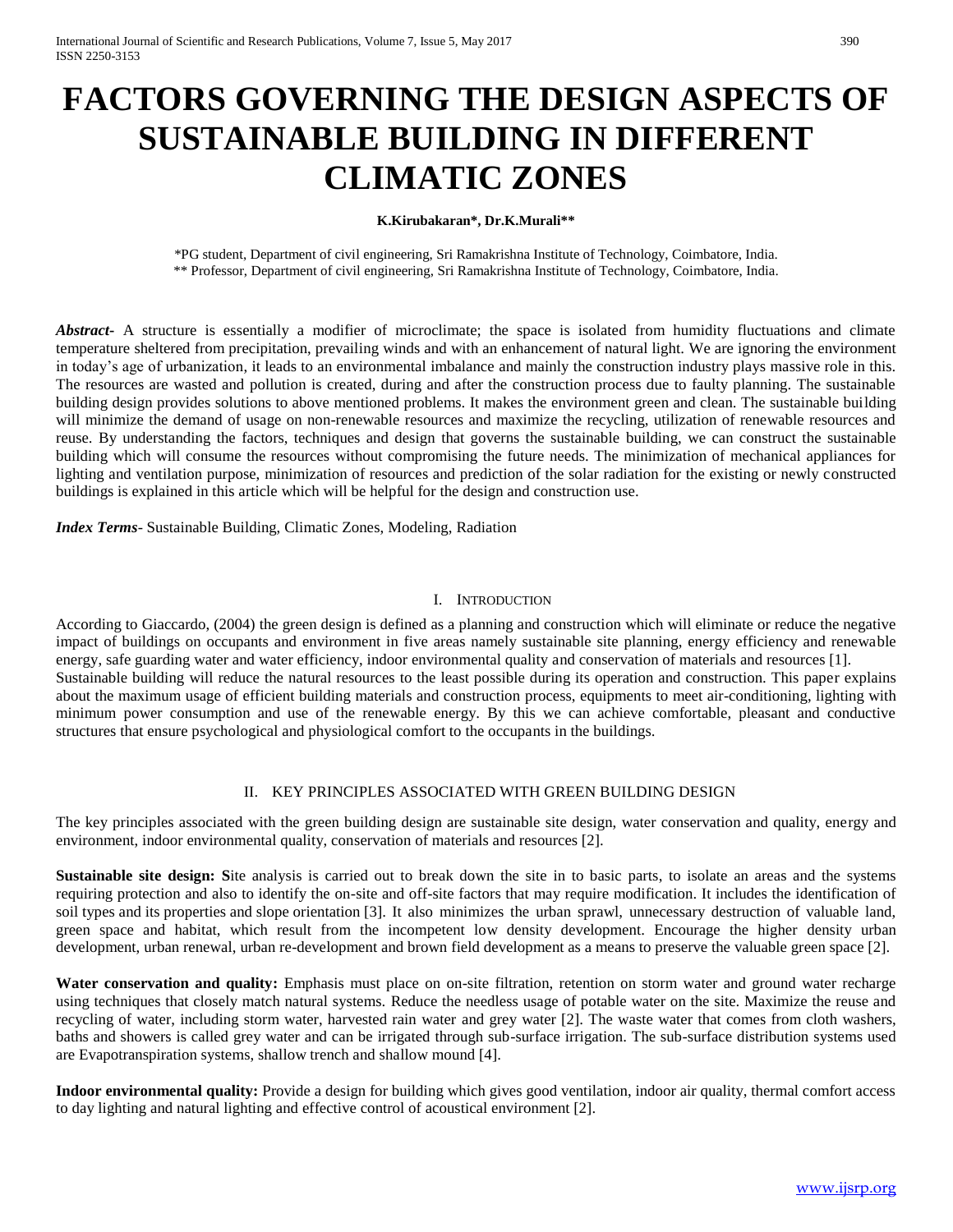**Energy and environment**: Reduce adverse effect in the environment by optimized building design, optimized building siting, and aggressive usage of energy conservation measures and material selection [2]. The consumption of energy in the building can be reduced by adopting new equipment's and techniques instead of using conventional equipment's for domestic works such as solar water heater, solar lantern, use of biogas etc. [4].

**Conservation of materials and resources:** Green building materials are made of renewable resources instead of non-renewable resources and also result in low maintenance and replacement cost throughout the life of a building. The materials should be zero or low toxic content, highly recyclability, longevity, durability and local production [5]. Utilization of highly recycled contents material in the structure and the finishes will minimize the waste disposal. Encourage blended concrete using slag, fly ash, recycled concrete aggregate and further admixtures to recycled content materials such as ceiling and floor tiles, structural steel, carpet padding, gypsum wallboard and sheathing will conserve the resources [2].

### III. TECHNIQUES USED FOR SUSTAINABLE DESIGN

## **3.1 ADVANCED PASSIVE HEATING TECHNIQUES**

The techniques used for sustainable building design to achieve thermal comfort in the cold climate are classified into direct gain, indirect gain and isolated gain systems.

### **3.1.1 Direct gain system**

The commonly used system is termed as direct gain system. In the living space the radiant heat directly shines through the south facing windows and it was absorbed by a thermal mass. Here the building itself act as some storage devices for the heat. Then the heat will be re-radiated from the buildings (inner walls/ floors) core and heat (outer walls and air) interior space during the night [7].

### **3.1.2 Indirect gain system**

The water wall, trombe wall, mass wall and roof pond are an indirect gain system that combines a collection, storage and the distribution functions within some parts of building envelope, which encompasses the space [10].

**Trombe and water wall**- Trombe wall is a thermally massive wall provided with vents at the top and bottom. The outer surface of the wall is usually painted black for maximizing absorption and the wall will be placed behind glazing with an air gap in-between. The air in the space between the wall and glazing gets heated up and enters living space by convection through the vents. Solar radiation is stored as sensible heat by the wall. The vents are closed during night and heat stored in the day time heats the room by conduction and radiation. The **water wall** will work same as trombe wall except they employ water as the thermal storage material. This is a thermal storage wall made of drums of water stacked behind glazing and they are painted black to increase absorption. Heat transfer is more in the trombe wall. Main disadvantage is this method needs more amount of water [6].

**Roof based air heating system-** In this the incident solar radiation are trapped by the roof and used for heating the interior spaces. Between the insulation and roof, an air pocket is formed, which is heated by the solar radiation. The moveable insulation can also use to minimize heat loss during night by glazing panes [6].

### **3.1.3 Isolated gain systems**

**Sunrooms-** Sunrooms are constructed using overhead or sloped glass. A thermal wall on back of the sunroom against the living space will work as an indirect gain thermal mass wall. By this, the additional heat can be brought into the room via low and high vents like an indirect gain thermal wall [8].

## **3.2 ADVANCED PASSIVE COOLING TECHNIQUES**

## **3.2.1 Ventilation and wind tower**

For **ventilation** the air movement is created by outdoor breezes through the interior of the house by the "push-pull effect of negative pressure on the leeward side and positive air pressure on the windward side. In wind tower, the hot air will enter the tower through the openings in the tower, they will get cooled and become heavier and they sink down. The tower wall will absorb the heat during daytime and release it during night time, thus warming the cool night air in the tower [6].

### **3.2.2 Evaporative cooling**

Evaporative cooling is employed to improve the thermal comfort in the structure. The direct evaporative cooling is introduced into the conditioned space air that is exposed to liquid water. There is a conversion of sensible to latent heat by evaporation at a constant wet bulb temperature, so the air supplied is not only in cooler condition, but also humid. Indirect evaporative cooling minimizes the air dry bulb temperature without increasing its moisture content: that the air supplied to a conditioned space will be fed into the heat exchanger that will contain water or air that has been separately cooled by a direct evaporative cooler [11].

In courtyards from the ground level the cool air flows through louvered openings of foams surrounding the courtyard, hence produce air flow [6]. At the depth of 4m below the ground level, a earth air tunnel is fixed which is in the form of pipe, so an ambient air ventilated through the tunnel will get warmer in winter and cooler in summer [6].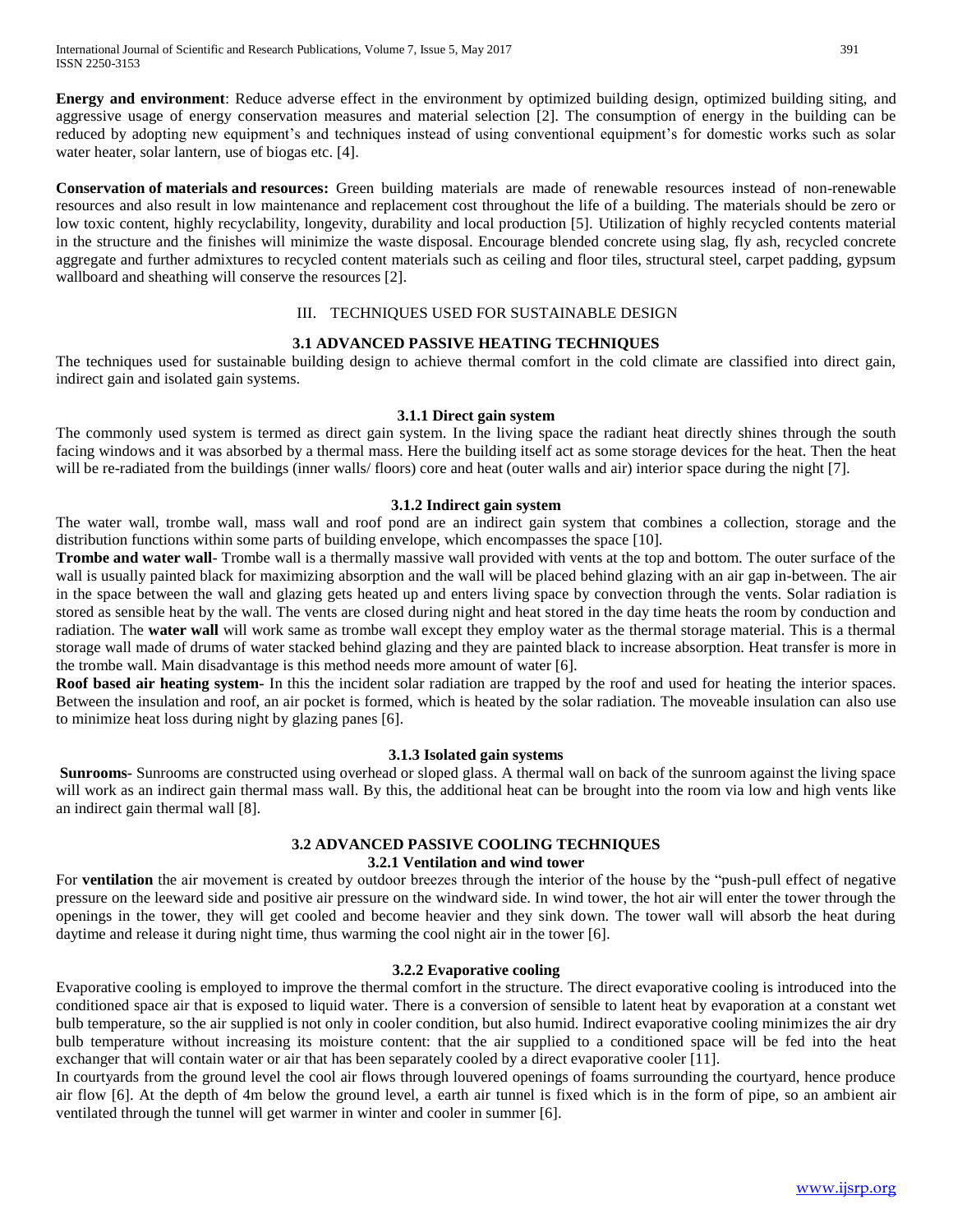## IV. DESIGN FOR VARIOUS CLIMATIC ZONE

### **4.1 Design aspects for Hot-Arid Zone**

Grid diagonal to east west axis: The grid pattern maximizes radiation throughout its straight streets, but by orienting the grid pattern diagonally to the east-west axis, the sun exposure and shade is better distributed on the streets, such a grid still supports the dynamic movement of air [5].

**Narrow, zigzagging alleys:** Winding or zigzagging narrow alleys receive minimum radiation, reduce the effect of stormy winds, establish shaded spaces throughout the day which provide a cool and comfortable microclimate and also stay relatively warm during cold nights and in winter [5].

**Blocked streets and alleys:** Street orientation and the housing patterns are significant and should be planned carefully. Straight and parallel streets open the city to wind ventilation. Storm effects can be reduced by blocking streets. Two-storey buildings with a closed patios open to the sky will minimize radiation, maximize shade, yet still retain ventilation and reduce the effects of stormy winds. Buildings should be attached (cluster) to reduce exposed surfaces [5].



**Fig.4.1 (a) Grid diagonal to east west axis Fig.4.1 (b) Zigzagging alleys Fig.4.1 (c) Blocked streets**





## **4.2 Design aspects for Warm Humid Region**

To provide sufficient air circulation, buildings should be scattered and have a low population density. Buildings should be separated with large, free spaces between them. This allows airflow, which provides ventilation for hygienic environment and cooling.

Sun orientation: Settlements should place on northern or southern slopes that are facing away from equator. So north and south slopes will receive less radiation than east and west slopes.

Room arrangements: The Bedrooms can be adequately located on the east side, where it is coolest in the evening. Good crossventilation is especially important for these rooms because, at rest, the human body is more sensitive to climate. On the other hand, the stores and other auxiliary spaces can be located on the west side.

Kitchen: The kitchen is mainly used during morning and midday hours; it can be located on the west side as well.

Main room-The main rooms which are in use most times of the day, such as living rooms, should not be located on the east or west side.

Rooms with internal heat load: Rooms where internal heat occurs, such as kitchens, should be detached from the main building, although they can be connected by a common roof.

Wet Rooms: Special attention should be given to the arrangement of rooms with a high humidity (bathrooms). Here a proper crossventilation is especially important to avoid mould growth.

Cross-ventilation: The high humidity and warm temperatures require maximum ventilation, which leads to very open buildings. This is valid not only for the design of the elevations, but also for the floor plan.

## **4.3 Design aspects for Temperate and Upland Zones**

To resist the heat gain, the exposed surface area to be decreased by proper shape and orientation of the building. To increase the thermal resistance roof insulation should be done on west and east walls. The shading to be increased in east and west walls, if there is a glass window it can be protected by overhanging roof and shading can be provided by trees and fins. To promote heat losses provide exhausts and windows. The air exchange rate is increased by arrangements of openings and courtyards.

The orientation of building must be faced on south direction. The form will depend on the precipitation patterns. In winter there must be a heat gain and in summer there must be a shade for the building. The ventilation provided also is in a controllable condition. The building must be in elongated shape towards the east-west axis. For the utilization of winter sun, the southern front can properly have designed and also there will be protection from summer sun. the windows can be placed along the eastern side to receive the heat in the morning time, which will more valued in winter time. In west side, the large windows should be avoided; if not the incoming solar heat gain will coincide with the greater air temperature.

## V. MODELING

In sustainable buildings, orientation is a major design aspect, mainly regard to solar radiation, daylight, and wind. The orientation of the building should be based on whether cooling or heating is predominant requirement in the building. The amount of solar radiation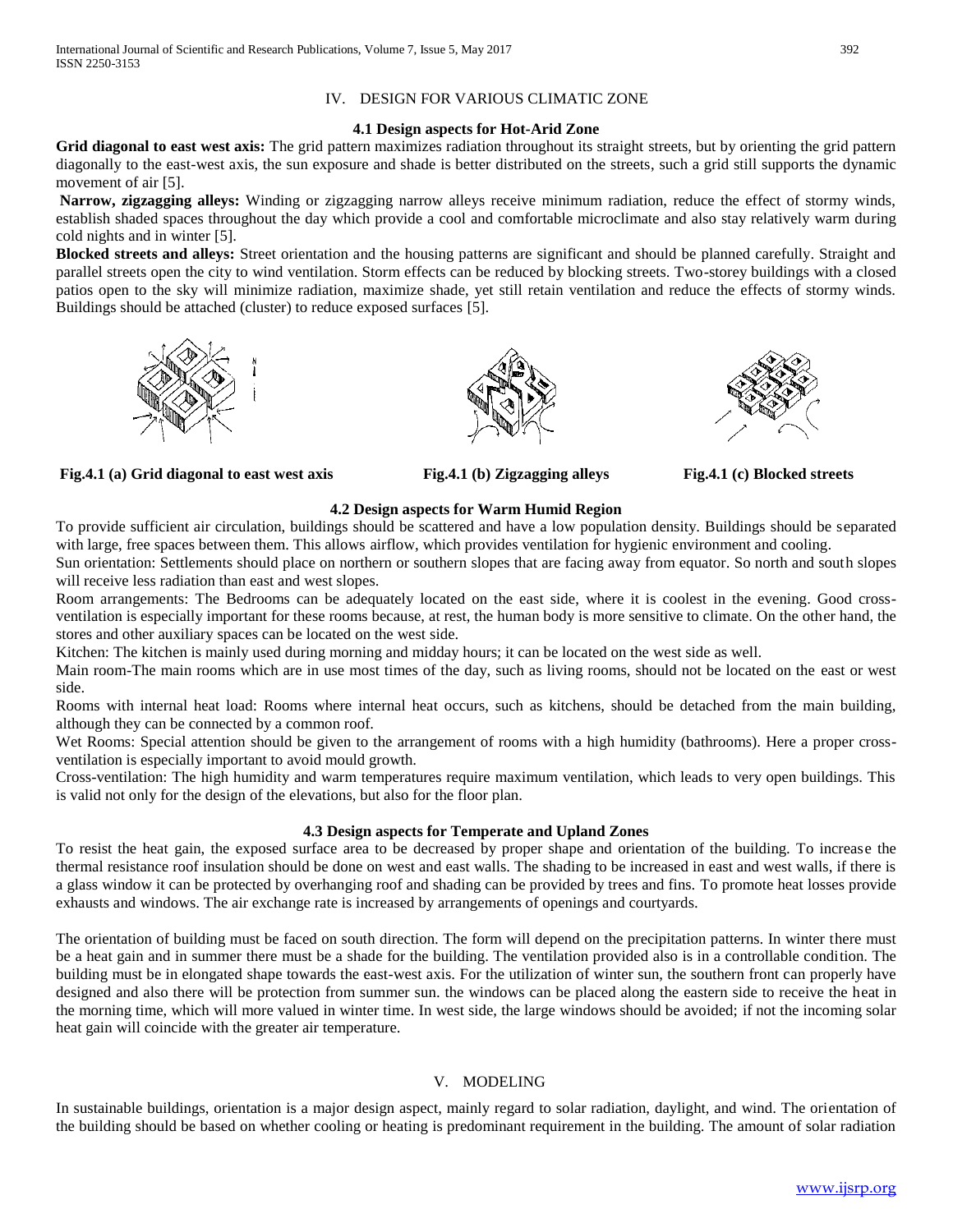falling on the surface varies with orientation. The modeling was carried out using Autodesk Ecotect Analysis software for three climatic conditions namely, warm humid climate (Chennai), hot arid climate (Jodhpur) and temperature climate (Bangalore). The solar radiation chart for various regions along all four directions namely orientation along North, East, South and West were

prepared and presented in Fig. 4.2 to Fig.4.4 respectively.







**Fig.4.3 (a) Jodhpur Region Solar Radiation North axis Fig.4.3 (b) Jodhpur Region Solar Radiation South axis**





**Fig.4.2 (a) Chennai Region Solar Radiation North axis Fig.4.2 (b) Chennai Region Solar Radiation South axis**



**Fig.4.2 (c) Chennai Region Solar Radiation East axis Fig.4.2 (d) Chennai Region Solar Radiation West axis**





**Fig.4.3 (a) Jodhpur Region Solar Radiation East axis Fig.4.3 (b) Jodhpur Region Solar Radiation West axis**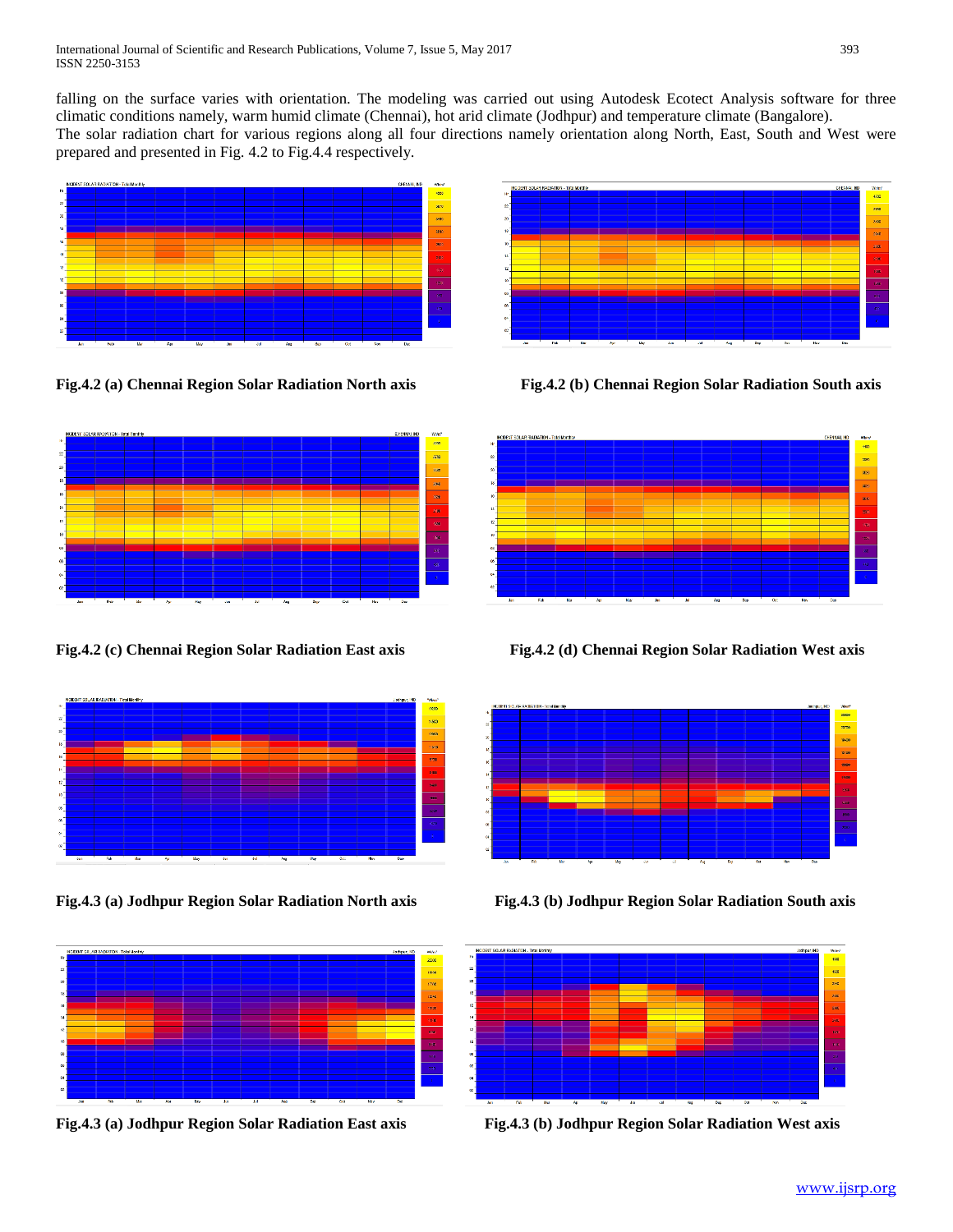

**Fig.4.3 (a) Bangalore Region Solar Radiation North axis Fig.4.3 (b) Bangalore Region Solar Radiation South axis**







**Fig.4.3 (a) Bangalore Region Solar Radiation East axis Fig.4.3 (b) Bangalore Region Solar Radiation West axis**

From the solar radiation charts it was observed that, in India building oriented towards north-south are preferred. South orientation receives a maximum radiation during winters, which is preferable for India condition. East and West receives maximum radiation during summer, West orientation will have maximum solar radiation during evening which is more crucial climate.

## VI. CONCLUSION

The sustainable building design was carried out to achieve comfortable, pleasant and conductive structures that ensure psychological and physiological comfort to the occupants in the buildings. It was observed that north-south orientation is preferred for Indian climatic conditions.

## **REFERENCES**

- [1] Elimisiemon Monday Chris mnia, DamenMoeduutman Raymond mnia, GarbaHyeladziraMsheila, "MitigatingClimate Change Through Green Architecture," IJAR. (2016) Volume 4, Issue 3 pp.1209-1216.
- [2] Dr.C.S. Suryawanshi, "Principles of green building and sustainable site design,"Journal of Indian Building Congress. (2006) Volume XIII, No:3, pp. 7-14.
- [3] Nicholas T. Dines,"Sustainable building technical manual (Green Building Design, Construction, and Operations)" Public Technology, INC.(1996)CHAPTER-5, Sustainable Site design, Pp-45.
- [4] P.D. Aher, DR. S.S. Pimplikar,"Green Building Design A Sustainable future," IJERA. (2012) Volume 2, Issue 5, pp.857-860.
- [5] AmanyRagheb, Hisham El-Shimy, GhadaRagheb,"Green Architecture: A Concept of Sustainability,"Procedia Social and Behavioral Sciences 216. 2016, pp. 778 – 787
- [6] MiliMajumdar, "Energy-efficient buildings in India, (Ministry of Non-Conventional Energy Sources and TataEnergy Research Institute)," 2001. Pp.1-17
- [7] [http://www.mipandl.org/ees/EES\\_PassiveSolarHeat.pdf](http://www.mipandl.org/ees/EES_PassiveSolarHeat.pdf)
- [8] <http://passivesolar.sustainablesources.com/>
- [9] Edward Mazria,"The passive solar energy book- A complete guide to passive solar home, green house and building design," 1979. Pp.28-58.
- [10]TERI,"Sustainable Building Design Manual:Volume 2, sustainable building design practices," The Energy and Resources Institute. (2004). pp.70-74.
- [11]Mat Santamouris,"Buildings Energy Solar Technology, Advances in Passive Cooling,".(2007). Pp.228-229.